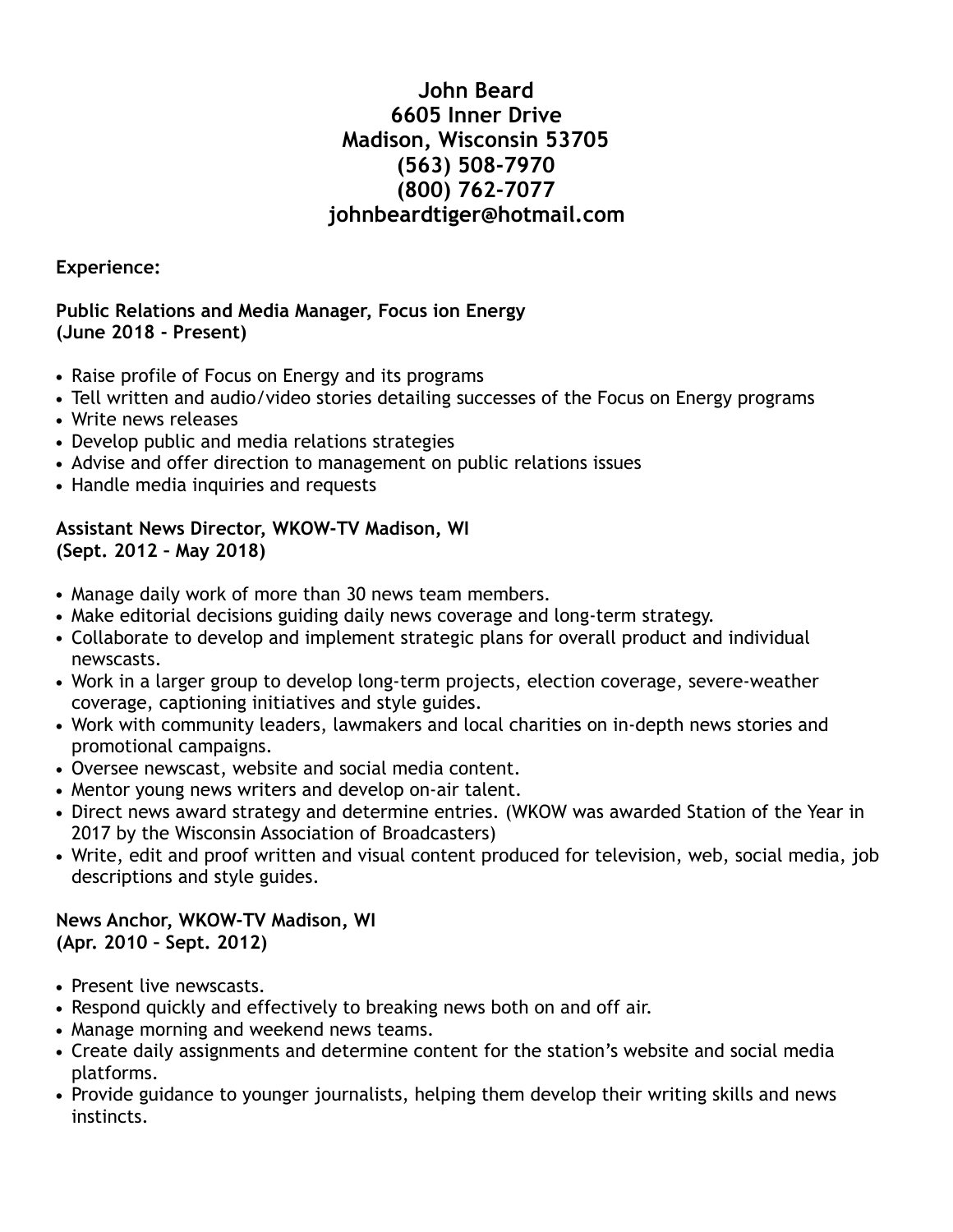#### **Charity and Community work: Board**

2015-present - Serve on Parkcrest Swim and Tennis Club Board, currently as Secretary

## **Emcee**

2010 Leukemia & Lymphoma Society (LLS) Light the Night Walk, Bettendorf, IA 2011 MDA Labor Day Telethon 2011-2012 Brittany Run 2011-2013 Opera in the Park 2012 Aldo Leopold Nature Center's Pipers on the Prairie and Festival Fire 2012 Janesville Heart Walk 2013 Bon Temps! A Madison Opera Mardi Gras auction and fundraiser 2012-2013 LLS Light the Night Walk, Madison

### **Fundraiser/Participant**

2010-2017 Active participant in United Way workplace fundraising campaign 2011 Wisconsin LLS Man and Woman of the Year candidate (worked to raise more than \$10,000) 2011 LLS Team in Training - Green Bay Marathon 2012 Rhumba for Rainbow 2013 LLS Team in Training - America's Most Beautiful Bike Ride 2016 Concessions fundraising for River Food Pantry

### **Education:**

B.A., Journalism, Louisiana State University, 1997 Magna Cum Laude

### **Statement on why I wish to serve:**

I want to be a public servant. I love my corner of Madison, and I hope to see my neighborhood and surrounding ones continue to thrive. I couldn't enter into public service while working in television news, due to worries about time and ethics. My current job allows me a more flexible schedule and does not carry those same ethical concerns, so I'm ready to serve.

 My work in the Madison news market over the past eight years has kept me in tune with City business and concerns, as well as challenges the City faces in the future. So the learning curve would not be as steep as with other candidates.

 I would also bring to the board a knowledge of crisis communications. I understand how the media covers stories and could advise the board on public positioning on sensitive issues.

 In addition, my upbringing gives me a unique perspective on Madison. I grew up in a small town in southern Mississippi and spent the first 30 years of my life in the deep south. That experience helps me appreciate Madison and the schools, parks, and other opportunities the City offers my family.

### **Statement of what I want to accomplish:**